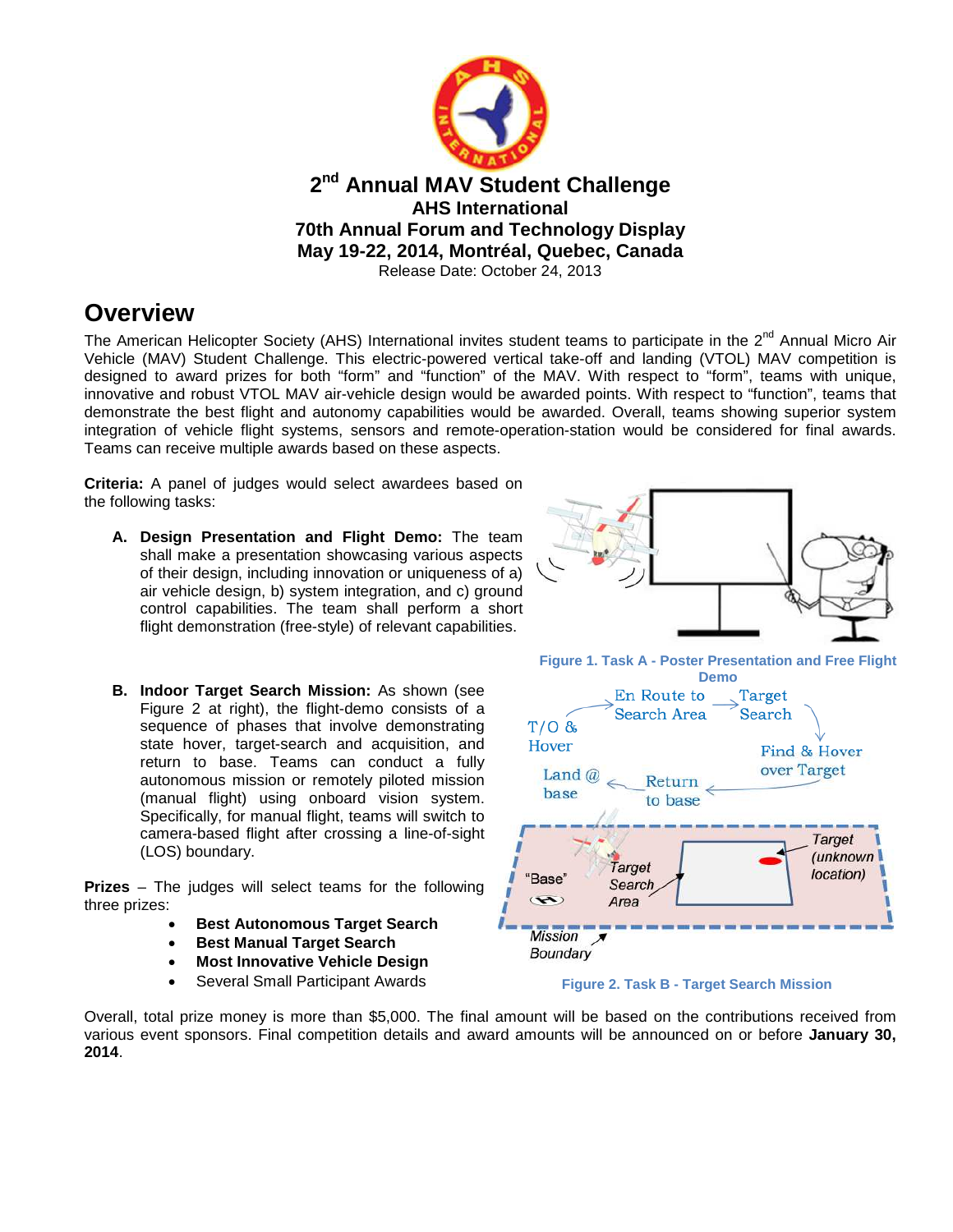# **Who can Apply**

#### *Team Restrictions*

Competition is restricted to teams with full-time university and/or high-school students. At least one member of the team must be a current AHS Student Member at the time of entry. High-school teams are encouraged to find a university or industry mentor to help guide progress through various competition milestones. A list of AHS volunteer mentors, including contact information, will be made available for participating high school teams via the AHS website by December 31, 2013. Teams must have at least one member registered for the AHS Forum. A limited number of students may be provided with complimentary registrations for serving as Audio-Visual (AV) Volunteers. If there more than 2 teams per university, the selectors reserve the right to disallow participation to limit number of teams.

#### *Vehicle restrictions*

The competition is restricted to platforms with the following properties:

Configuration:

- Must have VTOL capability
- Single/multiple rotors/propellers
- Onboard flight-stabilization
- Onboard camera(s) needed for mission Multiple cameras are allowed.
- Standard communication (preferred 2.4 GHz)

Space, Weight And Power (SWAP):

- Electric-powered vehicles only (no gas powered vehicles)
- Weight < 500g (17.6 oz) including batteries
- Size <450 mm (17.7 in) in any dimension

Safety:

 "Kill Switch": Dedicated hardware RC kill switch or remote-operation button command, Vehicle equipped to instantly cut power upon receiving "kill" command.

# **Selection and Competition Schedule**

The team applications will undergo a gated review process involving paper submission of design approach, a video submission of capabilities, followed by the final competition at AHS Forum. These stages are described below.



**Figure 3. Schedule of Events and Selection Timeline**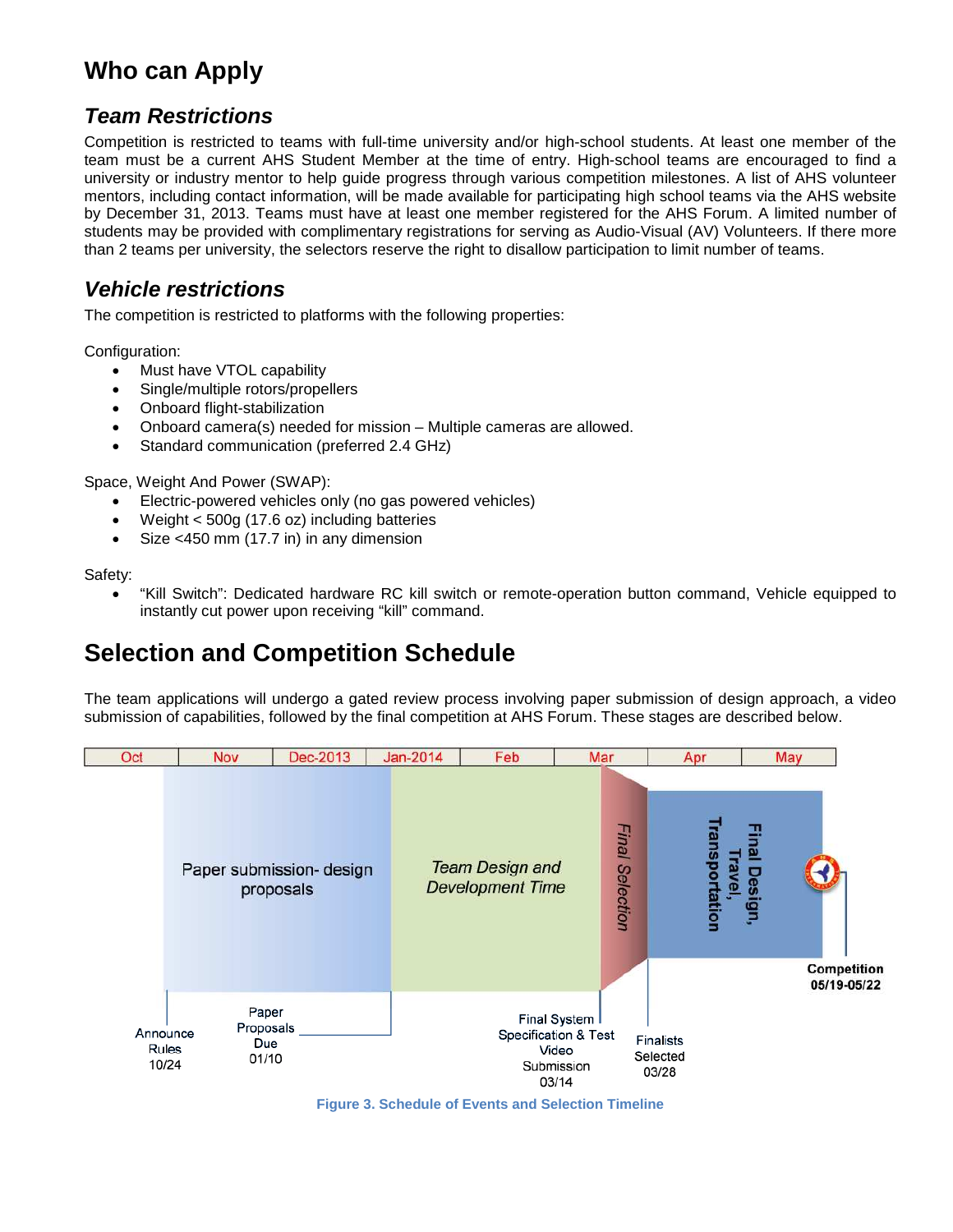#### *Gate 1: Paper Submission (Due January 10, 2014)*

Each participant team shall submit a completed **team information form**, and an abstract with the following information: Team description with key student and faculty members (1 page), Vehicle specification and capabilities (1 page), Onboard-System & Remote-Operation development proposal (2 pages), Preliminary plan to final demo (1page). This information will used to judge relative progress of the teams and a preliminary ranking of teams. Preliminary ranking results will not be disclosed, but will be incorporated into final selection.

### *Gate 2: Video Evidence of Competition Readiness (Due March 14, 2014)*

Each participant team shall submit a system design document with the following information: Final vehicle & system configuration description (2 pages), Vehicle Autonomy and Remote operation capabilities including target tracking results (2 pages), Gaps to address before final demo (1page).

Additionally, teams will **submit a video** showing a) measurement of vehicle dimensions and weight, and b) vehicle acquiring a stable hover over a known target using onboard vision. If remotely operated, the video shall clearly show takeoff from a nearby base location, and the operator transitioning from line-of-sight operation to using only onboard cameras as visual cues to hold target hover. If autonomous, the video should show the real-time ground-station or recorded target-feedback information relevant to the tracking performance. These results should be included in the paper submission as well for Gate 2.

### *Finalists Teams Selection (Due March 28, 2014)*

The AHS competition finalists will be selected by a panel of judges using the following criteria a) Prior experience, b) Team diversity, c) Proof of vehicle readiness, d) Vehicle weight/size and constraints, and e) Plan realism. Additionally, the video evidence submitted at Gate 2 will be used to assess vehicle readiness and performance and ascertain vehicle weight/size and constraints. The panel will select **SIX FINALISTS** on March 28<sup>th</sup>, 2014 for participation in AHS Forum competition.

## **Final Competition**

The Final Competition will be held in Montréal, Quebéc during the AHS Annual Forum on May 19-22, 2014. During the final competition, the teams will conduct Task A and Task B discussed above. Teams will be rated according to the following metrics by an independent panel of judges.

#### **Task A Ratings**

For Task A, poster presentation and free-flight demo, the metrics are provided in table below. The rating IDs A1-A5 will be combined in a specific weighted formula (to be disclosed later) in order to construct an overall score.

| Task A                | <b>Design and Innovation Metrics</b>                                                                              | <b>Rating ID</b><br>$(0-5)$ |
|-----------------------|-------------------------------------------------------------------------------------------------------------------|-----------------------------|
| Originality           | Not off-the-shelf, involves innovative engineering, solved<br>challenging integration issues, unique capabilities | A1                          |
| Flight<br>Performance | physical design,, stabilization approach, aerodynamics<br>and flight-stability, agility                           | A2                          |
| System<br>Engineering | sensor-integration, remote pilot & GCS capabilities;<br>antenna/wiring/sensor installation, craftsmanship.        | A <sub>3</sub>              |
| Maturity              | Ruggedness, Field readiness, completeness of design,<br>autonomy-readiness, potential for sensors.                | A4                          |
| <b>Teamwork</b>       | Inter-disciplinary teams, team "intangibles", leadership<br>shown.                                                | A5                          |

#### **Task B Ratings**

As mentioned earlier [\(Figure 2\)](#page-3-0), Task B consists of executing a target "search & acquire" and return to base mission using only an onboard set of cameras. Specifically, the base, target and boundary details are depicted in the figures below. [Figure 4](#page-3-0) shows the "Line of Sight" (LOS) boundary that stipulates the threshold beyond which an operator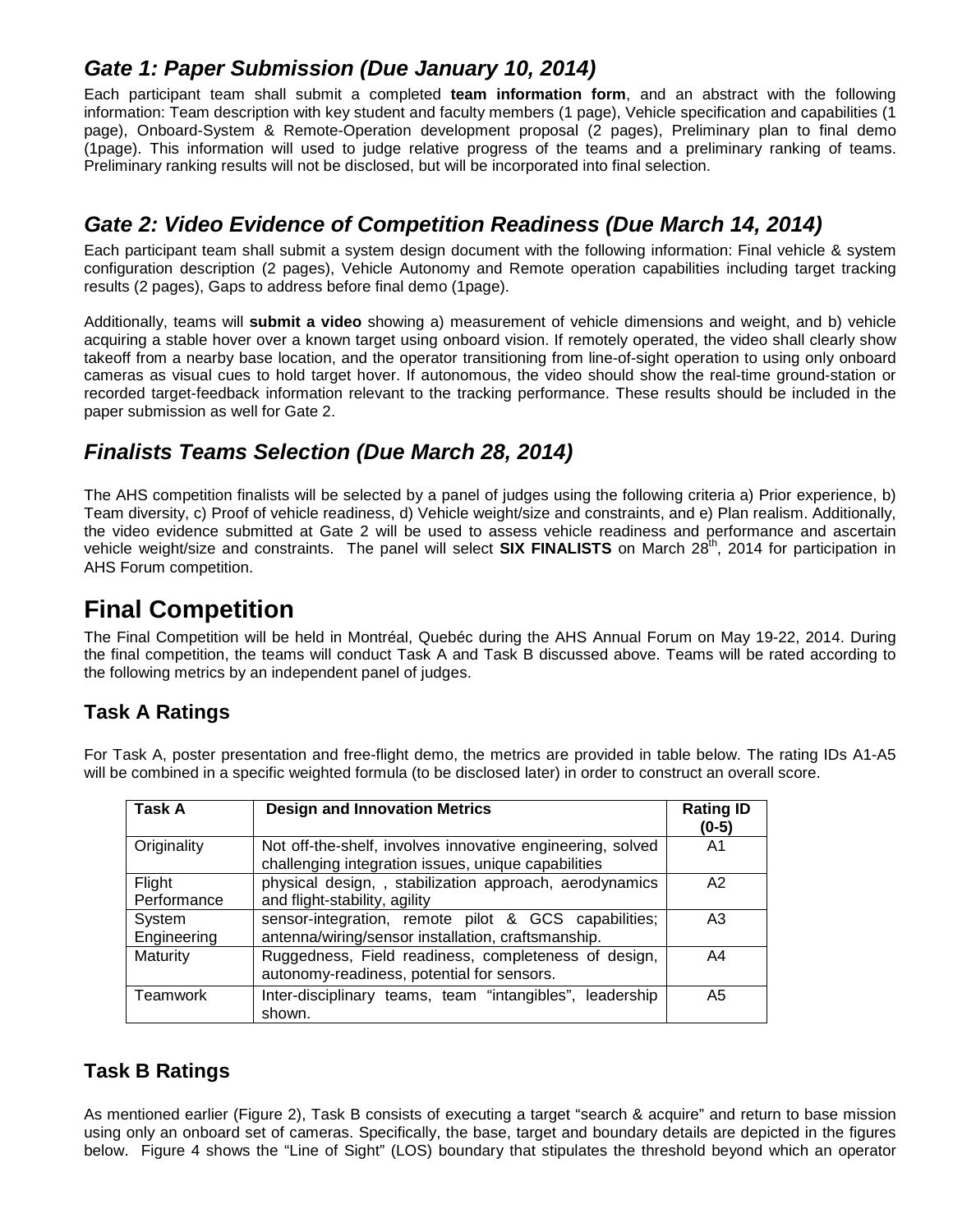located near the base switches to onboard-camera-based control of platform as the vehicle moves into the right. Although the target location area is roughly known, the exact location of the target is unknown and may move from team to team. [Figure 5](#page-3-1) shows the details of the targetand [Figure 6](#page-3-2) shows the details of the home base. In case of autonomous operation, these "images" can be used by video-processing algorithms for target and home-base search and hover-hold operations. [Figure 7](#page-3-3) shows the tape that will mark the perimeter of Task B operation. Under no circumstance shall a vehicle overshoot this boundary by more than 3 ft (1 m). Vehicle altitude is limited to 15 ft AGL (4.5 m).



<span id="page-3-0"></span>**Figure 4: Approximate Layout of the Competition Area (total area subject to change) showing the key target-search mission parameters.**



<span id="page-3-1"></span>**Figure 5: Floor-Painted Target (1m dia) Figure 6: Floor-Painted Home**

<span id="page-3-2"></span>

<span id="page-3-3"></span>

**Figure 7. Mission Boundary Marking Tape (3" wide)**

For Task B, the panel of judges will use the following ratings (rating ID B1-B6) to record Task B demonstration performance. The rating IDs B1-B6 will be combined in a specific weighted formula (to be disclosed later) in order to construct an overall score.

| Task B/<br><b>Mission Phase</b> | <b>Criteria</b>                                                                                                                                                              | <b>Rating ID</b><br>$(0-5)$ |
|---------------------------------|------------------------------------------------------------------------------------------------------------------------------------------------------------------------------|-----------------------------|
| Take off &<br>Hover             | 6ft hover height above base. Metric: Time to Stable Hover,<br>Hover Performance above base.                                                                                  | <b>B1</b>                   |
| En Route to<br>Search Area      | Transition to this phase with clearly announced user<br>signal. Metric: Qualitative smoothness of transitions.<br>Metric (B2): Time to Search Area.                          | <b>B2</b>                   |
| <b>Target Search</b>            | Remote operator or Autonomous system will use only<br>onboard camera to find and track target. Establish stable<br>target tracking for 30 seconds. Metric (B5): Time to find | B <sub>3</sub>              |
| <b>Target Track</b>             | target, Operator involvement.<br>Metric (B6): Lateral target tracking error. Stable roll/pitch<br>performance.                                                               | B4                          |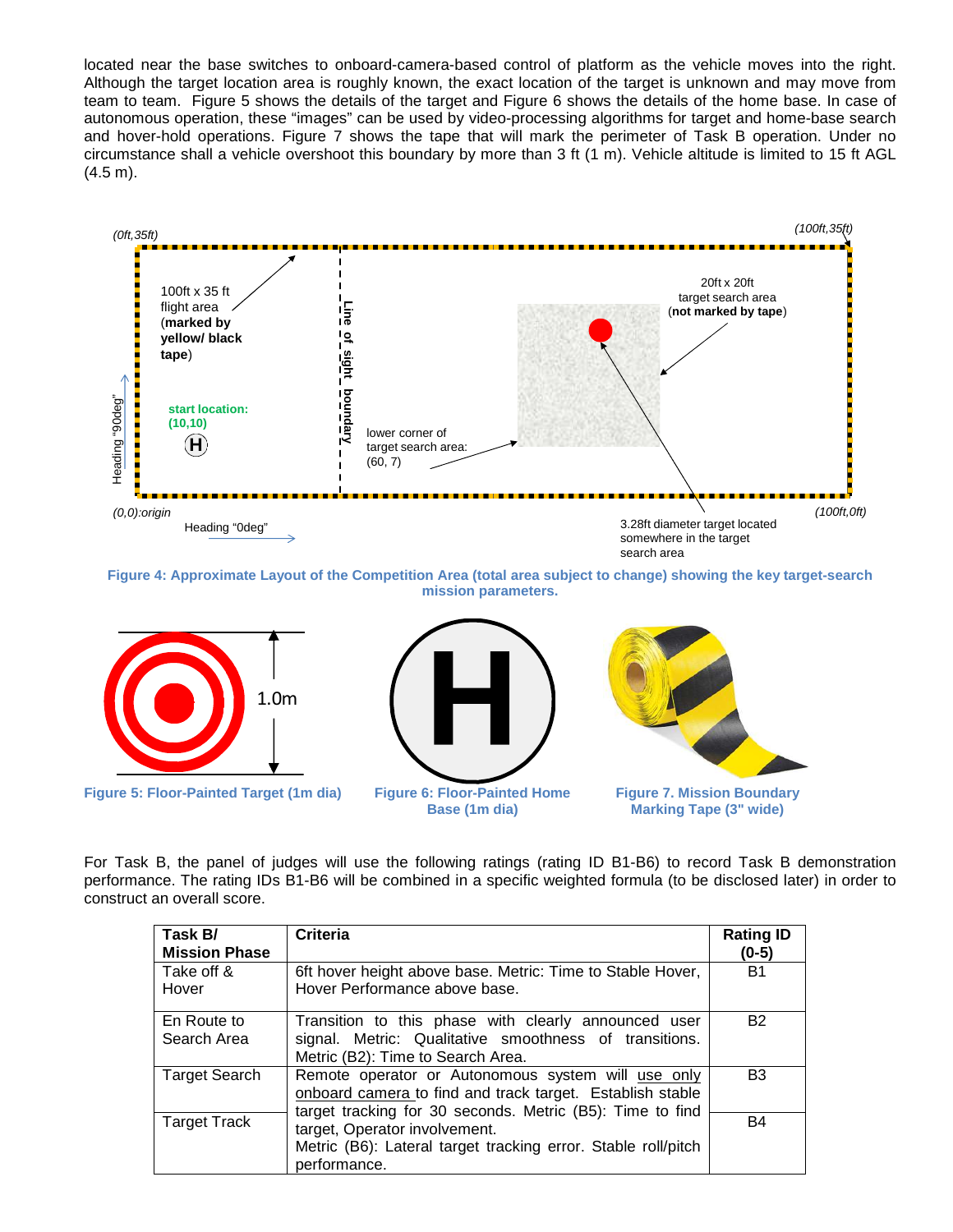| to Base              | En Route Return   Transition to this phase with user signal. Remote operator<br>can use LOS."Base" can use homing beacons for<br>autonomous RTB. Metric: Qualitative smoothness of<br>transitions, Time to acquire stable hover over Base | B5 |
|----------------------|-------------------------------------------------------------------------------------------------------------------------------------------------------------------------------------------------------------------------------------------|----|
| Hover and<br>Landing | Acquire stable hover <6ft above base before landing.<br>Metric: Hover and Landing Performance. Distance from<br>center.                                                                                                                   | B6 |

The disqualification rating will be given in case the vehicle violates the vehicle and demonstration limits. Specifically, the following criteria will disqualify a team during final competition. A "DNQ" rating will nullify all B1-B6 ratings for the team.

| <b>Criteria</b>                                     | <b>Rating ID</b> |
|-----------------------------------------------------|------------------|
| Vehicle weight or size within stipulated limits.    | DNQ if           |
|                                                     | fail             |
| Vehicles remains mostly within the mission          | DNQ if           |
| boundary under 15 ft AGL, maintains speeds below    | fail             |
| 5ft/sec at all times. Overshooting this boundary    |                  |
| SHALL NOT exceed 3 ft.                              |                  |
| Remote operator MUST use only onboard camera        | DNQ if           |
| to stay within bounds. Operator switches to onboard | fail             |
| camera beyond the LOS boundary.                     |                  |

The ratings A1-A5, B1-B6 will be combined in a specific weighted formula to decide the three prize winners for the AHS competition. Runners-up will receive participation awards. All prize awards are subject to availability of competition sponsors and award funds.

### *Travel*

AHS will not provide any travel or accommodation support for finalist teams. Teams are responsible to raise funds for travel, accommodation, equipment transportation, customs and storage if necessary. AHS will provide onsite storage, power-supplies and desk-space for equipment checks and repair. Additionally, AHS will provide easels or other poster-mounting means for displaying team presentation artifacts. Teams can contact AHS to consider a waiver or discount for AHS Forum registration fees for student participants. It is recommended that three team members attend the final demonstration in order to provide necessary support and safety operations.

#### *Disclaimers*

AHS assumes no responsibility for any actions caused by any participants of the MAV Student Challenge. These rules are subject to changes. Final rules will be published on or before January 30, 2014.